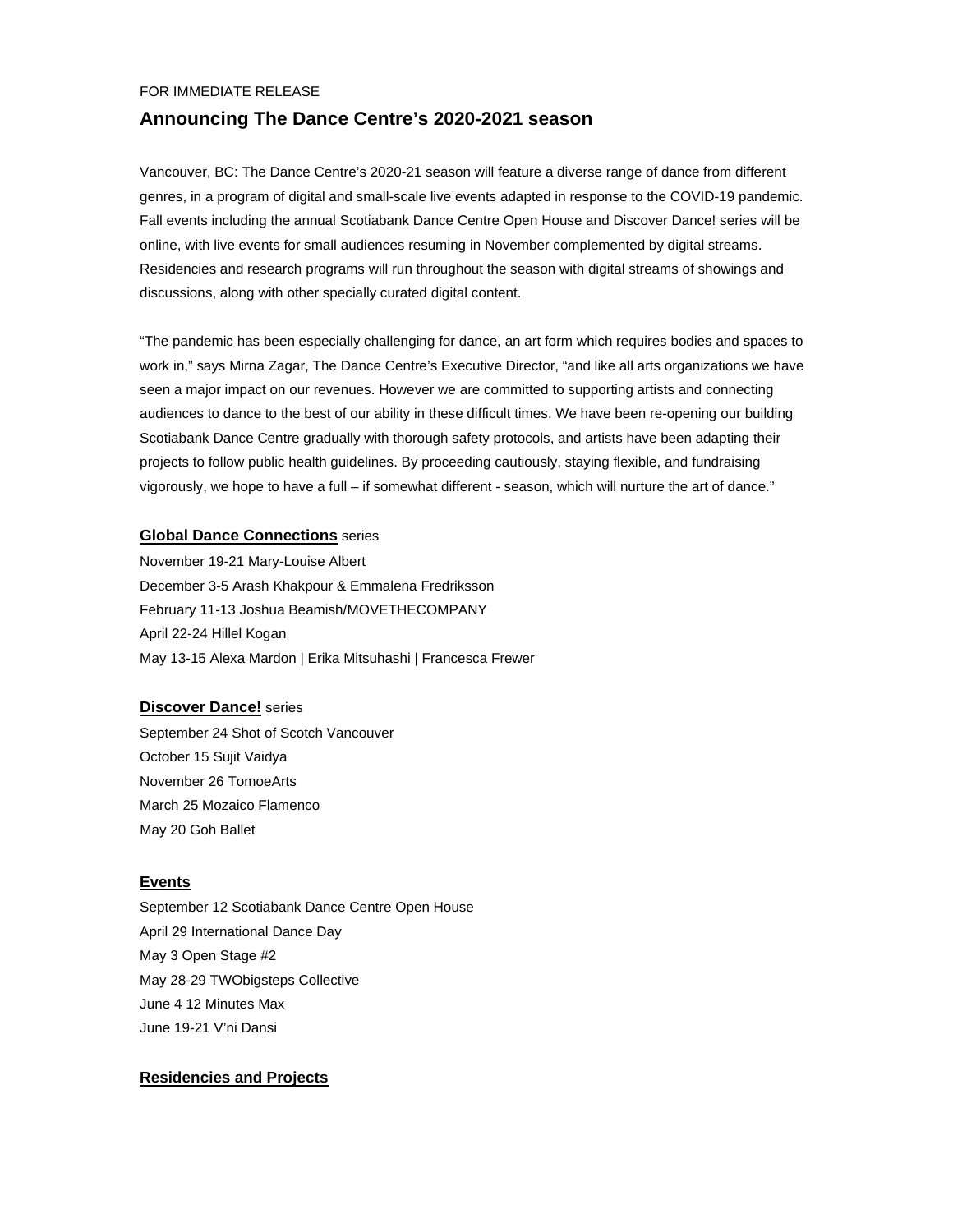## **Tickets and Information**

Tickets for live shows will go on sale approximately two months prior to each performance. Details TBA. Info 604.606.6400 www.thedancecentre.ca

**Events take place at Scotiabank Dance Centre, 677 Davie St, Vancouver and/or online.**

# **Global Dance Connections series**

#### **Mary-Louise Albert**

**Solo Dances/Past into Present Thursday-Saturday November 19-21, 2020 | 8pm Scotiabank Dance Centre**

Two generations of Canadian contemporary dance artists come together in an evening of vibrant solo works helmed by Mary-Louise Albert. Having retired from performing twenty years ago following a distinguished career as a dancer, Albert is reviving three solos she commissioned from leading Canadian choreographers, for a new generation of outstanding female performers. Peter Bingham's *Woman Walking (away)* will be danced by Livona Ellis; Tedd Robinson's *(oLOS)* features Vanessa Goodman; and Allen Kaeja's *Trace Elements* will be performed by Rebecca Margolick. Joyful, yearning, vivacious, and dramatic, these eclectic, beautifully crafted solos encompass a world of emotions. Albert herself returns to the stage at the age of 65, after many years as the Artistic Director of the Chutzpah! Festival, for the premiere of a new solo commissioned from Serge Bennathan. This inspiring and deeply personal project celebrates the equal creative fusion of dancer and choreographer and pays tribute to the enduring cycle of lives in dance, and to the continuing evolution of choreography itself.

Limited seating: tickets go on sale in the Fall.

# **Arash Khakpour & Emmalena Fredriksson UNTITLEdISTANCEs**

# **Thursday-Saturday December 3-5, 2020 | 8pm Scotiabank Dance Centre**

UNTITLEdISTANCEs weaves an intricate web of duets within an ensemble, about people who grew up far from here - and far from each other. Deploying dance and text, these encounters investigate notions of 'self' and 'other', cultural identity, race and gender. Seven virtuosic performers dance, entertain, inquire and challenge each other, touching on universal themes from togetherness, ageing and love, to climate change and migration. Moving between the political and the poetic, the provocative and the abstract, seriousness and silliness, the work attempts to feel and reveal this moment in time. Choreographed and performed by Arash Khakpour and Emmalena Fredriksson, with dancers Isabelle Kirouac Arevalo, Luciana D'Anunciacao, Natalie Gan, Juolin Lee, and Diego Romero.

Presented through the Artist-in-Residence program. Limited seating: tickets go on sale in the Fall.

**Joshua Beamish/MOVETHECOMPANY New Works Thursday-Saturday February 11-13, 2021 | 8pm Scotiabank Dance Centre**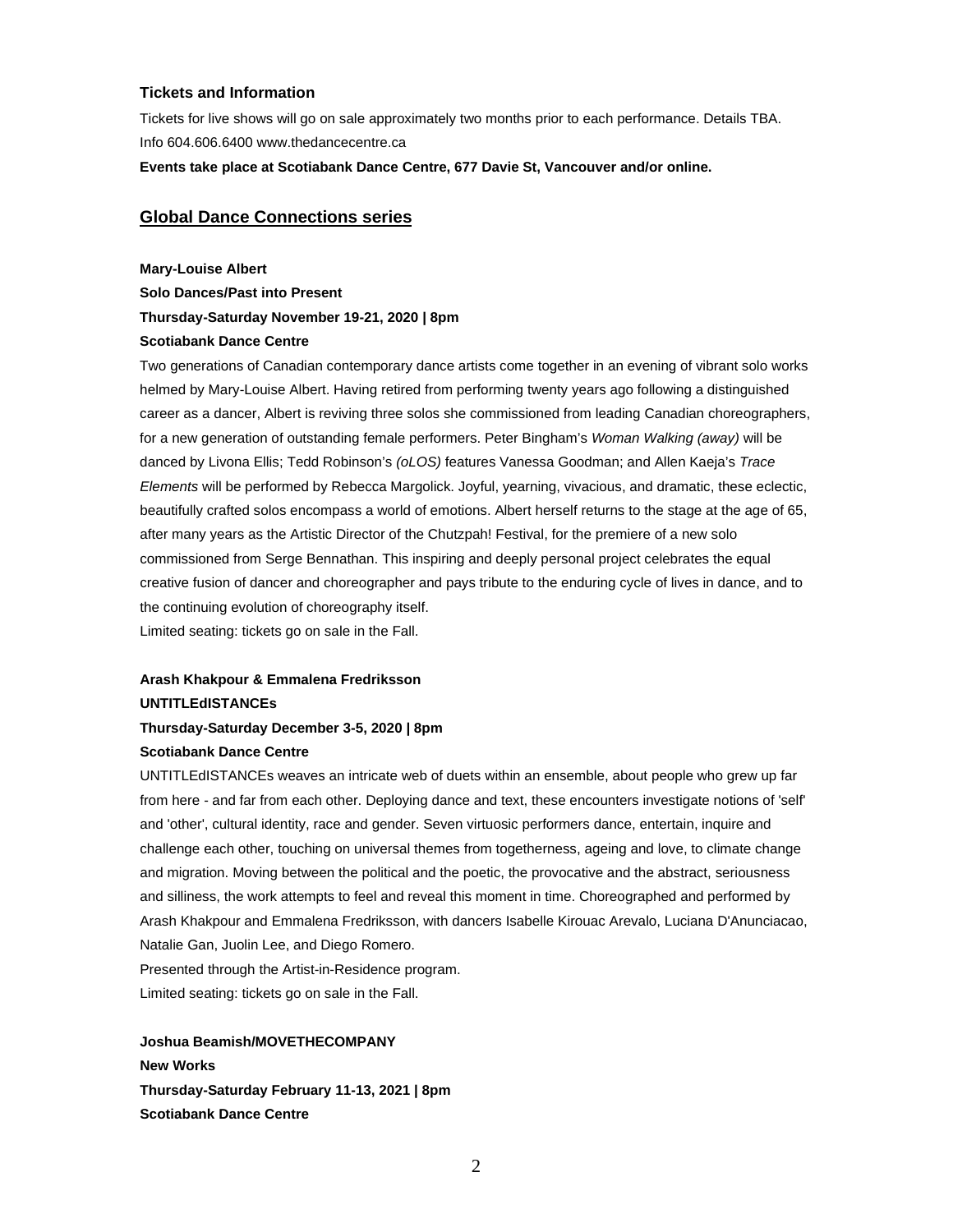Joshua Beamish is a British Columbian dance artist who has achieved worldwide success as a prolific choreographer and an exceptional performer: this thrilling program is a chance to see both aspects of his work. Beamish performs three exciting and varied new solos, created by internationally-acclaimed Belgian-Columbian choreographer Annabelle Lopez Ochoa; Ballet BC's Kirsten Wicklund; and Beamish himself, with inspirations ranging from the Odyssey to fallen angels. The evening also includes a new duet by Lopez Ochoa, danced by Beamish and Kidd Pivot's Renée Sigouin, drawing on the dramatic universe of Canadian Indigenous visual artist Shawn Hunt, whose paintings and masks combine elements of humans and animals with a haunting and powerful beauty.

Presented through the Artist-in-Residence program. Limited seating: tickets go on sale in the Spring.

#### **Hillel Kogan: We Love Arabs**

#### **Thursday-Saturday April 22-24, 2021 | 8pm**

#### **Scotiabank Dance Centre**

#### April 23 performance in French

*We Love Arabs* dives headlong into the toughest of questions - how can we co-exist within conflict? Somewhere in Tel Aviv, a Jewish choreographer enlists an Arab dancer to help create a work that will overcome fears and carry a message of peace. But as the work progresses, power struggles ensue; bodies resist control. Skewering choreographic fads as well as unconscious bias and misplaced good intentions, the piece unfolds as a corrosively funny takedown of politics, ethnic stereotypes, and contemporary dance itself. Hillel Kogan is one of Israel's most successful independent choreographers, blending biting political and social commentary with a highly physical movement language, and this award-winning work has been a hit on stages all over the world.

Presented with Theatre La Seizième.

Limited seating: tickets go on sale in the Spring.

This performance is subject to international travel guidelines from public health authorities.

#### **Alexa Mardon | Erika Mitsuhashi | Francesca Frewer**

## **New Work**

#### **Thursday-Saturday May 13-15, 2021 | 8pm**

#### **Scotiabank Dance Centre**

Three young Vancouver-based dance artists known for their adventurous and sophisticated explorations join forces to present the first iteration of a three-part project. Highlighting each of their multidisciplinary approaches to text, performance and installation, this show will explore themes of the continuous present, the multiple, and how we change and are changed by each other. Limited seating: tickets go on sale in the Spring.

## **Discover Dance! series**

#### **Shot of Scotch Vancouver**

# **Thursday September 24, 2020 | 12 noon PST**

#### **Streaming online**

According to legend, the roots of Highland dance go back centuries, with warriors imitating epic deeds from Scottish folklore. Dancers from Shot of Scotch Vancouver will demonstrate the athleticism and artistry this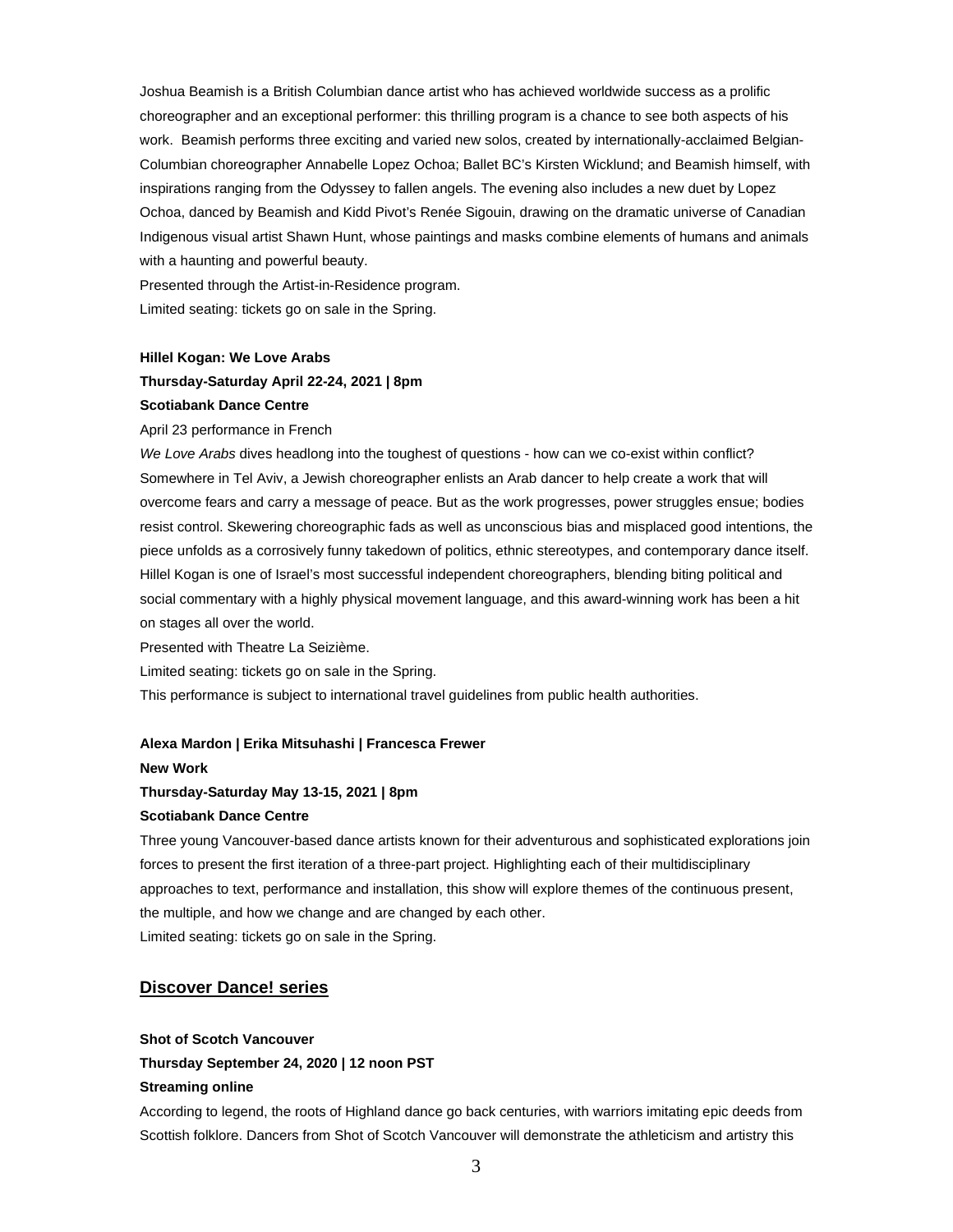form requires, emphasizing precise footwork, timing and technique, and talk about its history, traditions, and ongoing evolution.

This performance will be streamed at youtube.com/thedancecentrebc

#### **Sujit Vaidya**

# **Thursday October 15, 2020 | 12 noon PST Streaming online**

One of Vancouver's leading exponents of the exquisitely beautiful South Indian dance style of bharata natyam, Sujit Vaidya also creates work which reflects a modern sensibility and questions arbitrary limitations set in the name of 'tradition'. In this stimulating presentation, Sujit will perform short solo works, and discuss how he and other artists are increasingly challenging the traditional hierarchies, politics and stereotypes surrounding bharata natyam.

This performance will be streamed at youtube.com/thedancecentrebc

#### **TomoeArts**

## **Thursday November 26, 2020 | 12 noon PST**

#### **Streaming online**

In *The Many Faces of Japanese Dance*, Fujima Sayū - Artistic Director of Vancouver's TomoeArts - joins forces with Nishikawa Kayo, Artistic Director of Burnaby's Satsuki-kai, and dancers from both companies for an illuminating presentation of nihon buyoh, or Japanese classical and traditional dance. Ranging from theatrical kabuki to joyful folk-derived pieces and shin-buyoh or 'new' dances to popular music, they share some of the styles of nihon buyoh, its rich history and culture, and its distinctive tradition of training, with knowledge handed down from teacher to disciple.

This performance will be streamed at youtube.com/thedancecentrebc

#### **Mozaico Flamenco**

## **Thursday March 25, 2021 | 12 noon**

#### **Scotiabank Dance Centre**

A vibrant celebration, *Viñetas del Mozaico* is a series of brilliant vignettes demonstrating the diverse cultural, musical and aesthetic influences of flamenco. Led by Artistic Director Kasandra 'La China', the dancers use Spanish castanets, Chinese fans, Sevillan silk shawls, bata de cola and flamenco's famous rapid-fire footwork, in a showcase of technical virtuosity, passion and rhythms. Very limited seating: tickets go on sale in the Spring

#### **Goh Ballet**

## **Thursday May 20, 2021 | 12 noon**

#### **Scotiabank Dance Centre**

The elegance and precision of ballet comes to life with a performance featuring the award-winning dancers of the Goh Ballet Youth Company and Goh Ballet Academy. Recognized as one of the world's finest training institutes, the Academy produces graduates who go on to dance with major companies across North America, Europe and Asia. The dancers will perform a selection of solos and duets ranging from the classical repertoire to contemporary works.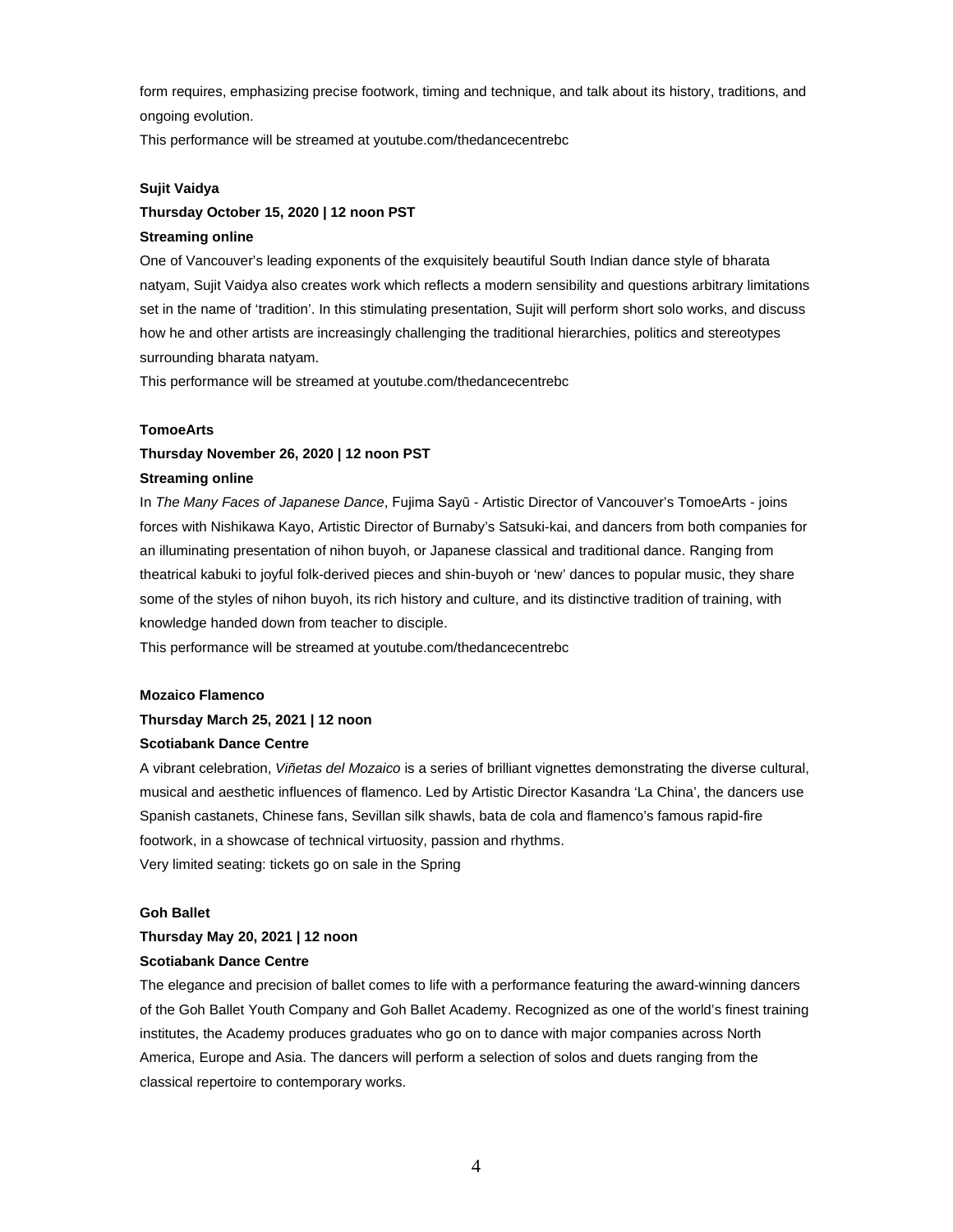# **Events**

## **The 19th annual Scotiabank Dance Centre Open House**

#### **Saturday September 12, 2020**

### **Streaming online**

The 19th annual Open House offers a chance to experience a host of different dance styles, in a program of free classes and studio showings celebrating Scotiabank Dance Centre, one of Canada's flagship dance facilities. Full details and schedule TBA.

This event will be streamed live at youtube.com/thedancecentrebc

**---**

---

#### **International Dance Day**

**Thursday April 29, 2021**

### **Scotiabank Dance Centre**

Initiated in 1982 by UNESCO, International Dance Day is marked annually on April 29 across Canada and around the world. Each year The Dance Centre presents a program of events celebrating the vitality and diversity of dance in Vancouver. Details TBA.

# **Open Stage #2**

#### **Monday May 3, 2021 | 8pm**

## **Scotiabank Dance Centre**

Open Stage features five dance works spanning a varied range of styles and approaches by Anya Saugstad and Artists, Lamondance, Linda Hayes, Rachel Maddock, and Voirelia Hub.

This program offers an opportunity for dance artists to present short works in an uncurated, shared performance.

Presented by the artists with the support of The Dance Centre.

Limited seating: tickets go on sale in the Spring.

\_\_

#### **TWObigsteps Collective: Marissa Wong/Katie Cassady**

# **Friday-Saturday May 28-29, 2021 | 8pm**

#### **Scotiabank Dance Centre**

Co-founder of the innovative emerging collective TWObigsteps, Marissa Wong explores the impact of past experiences in relation to behaviour patterns in her new solo Departure. The program also includes a new work by fellow collective member Katie Cassady.

Presented by TWObigsteps Collective with the support of The Dance Centre.

Limited seating: tickets go on sale in the Spring.

---

## **12 Minutes Max**

#### **Friday June 4, 2021 | 8pm**

## **Scotiabank Dance Centre**

12 Minutes Max supports the development of innovative new works lasting twelve minutes or less. Three times per season, guest curators will select up to four artists who will develop their works in the studio, followed by public studio showings. Artists and showing dates will be announced throughout the year. A selection of the works will be presented in performance in June 2021.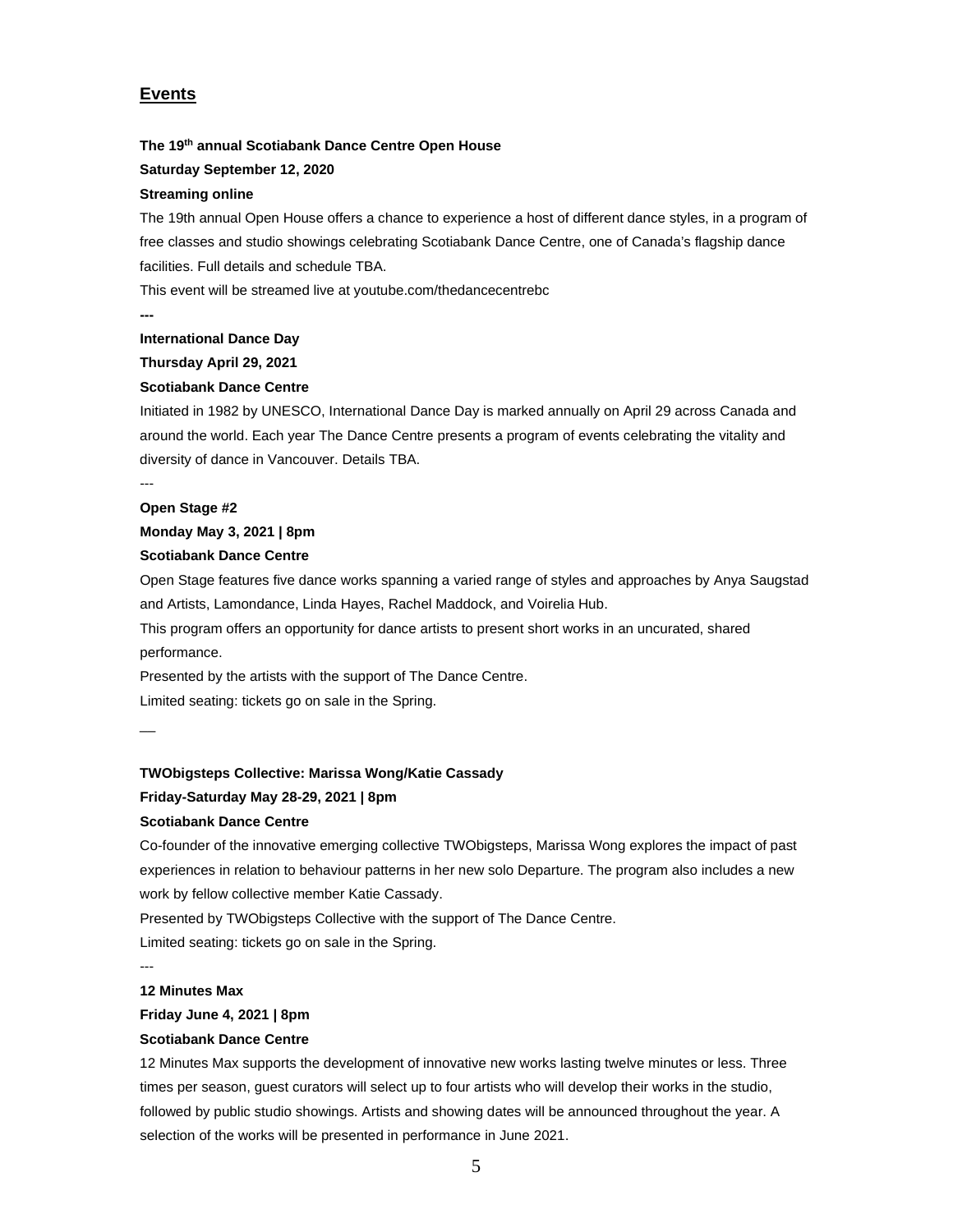Limited seating: tickets go on sale in the Spring.

## **V'ni Dansi**

\_\_

# **La Mitchin di Mitchif Saturday-Monday June 19-21, 2021 Scotiabank Dance Centre**

# Led by Artistic Director Yvonne Chartrand, V'ni Dansi ('Come and Dance' in Mitchif) is dedicated to sharing the stories and culture of the Mitchif (Métis), through both traditional and contemporary dance. *La Mitchin di Mitchif* (*Mitchif Medicines*) is a new Indigenous contemporary dance work created through an international collaboration with Santa Fe's Dancing Earth. Co-choreographed by Chartrand and Dancing Earth Artistic Director Rulan Tangen, the work is inspired by cultural ancestral knowledge of Mitchif plant medicines. Supported through the Artist-in-Residence program.

Presented with V'ni Dansi.

Limited seating: tickets go on sale in the Spring.

# **Residencies and Projects**

Residencies, labs and projects run throughout the season, supporting choreographic research and the development of new work.

## **Artists-in-Residence:**

Alana Gerecke Idan Cohen/Ne.Sans Jeanette Kotowich Joshua Beamish/MOVETHECOMPANY Naomi Brand/All Bodies Dance Project Paras Terezakis/Kinesis Dance somatheatro Shay Kuebler/Radical System Art Ziyian Kwan/dumb instrument Dance

#### **DanceLab:**

Arno Kamolika Josh Martin & Lisa Gelley/Company 605 Lee Su-Feh Rachel Meyer Ralph Escamillan/FakeKnot Susan Nase/Shot of Scotch

#### **Projects:**

Carolina Bergonzoni Colleen Lanki/TomoeArts Michelle Olson/Raven Spirit Dance P. Megan Andrews